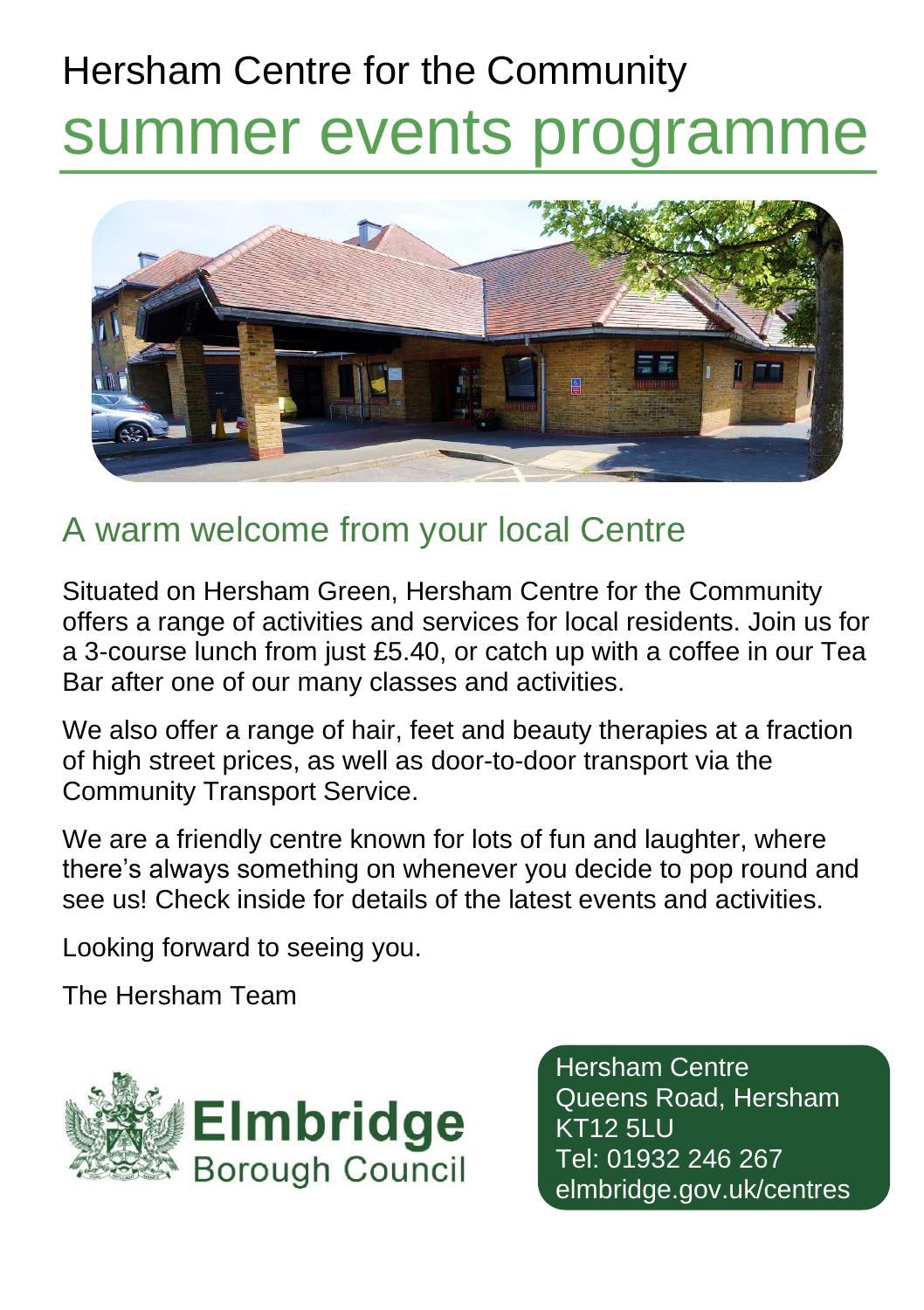#### June

• **Film Club – The Time of their Lives** Wednesday 8th June, 1.30pm. Tickets £1.50. Based on a true story, this is a rare and touching portrait starring Maggie Smith. • **Carers Event** Thursday  $9<sup>th</sup>$  June, 10am - 12pm. Are you a carer? Join local health professionals and experts for a cuppa and a chat about what support is available for you. • **Jubilee Evening Dance** Friday 10th June, 7.00pm – 10.00pm. Tickets £10. Join us for an evening of Ballroom Dance and a fish and chip supper. • **Outing: Worthing Day Out** Monday 13th June, 10.00am. Tickets £25. Trip to Worthing for the day. • **Outing: Afternoon Tea Boat Trip to Windsor** Wednesday 22nd June, 1.30pm. Tickets £40. Take a boat up to Windsor to see the landmarks and have an afternoon tea on board. • **Armed Forces Day** Tuesday 28<sup>th</sup> June, 10am. Thank you event for our armed forces. Come and enjoy free tea and cake if you have served for our country. • **Wellbeing Walk** Tuesday 28th June, 10.30am Riverside walk from Hersham Centre. Slow/flat walk suitable for beginners, ending with refreshments. • **Summertime BBQ** Thursday 30th June, 11.30am. Tickets £9. Join us for a summer BBQ followed by ice cream from the ice

cream van and entertainment.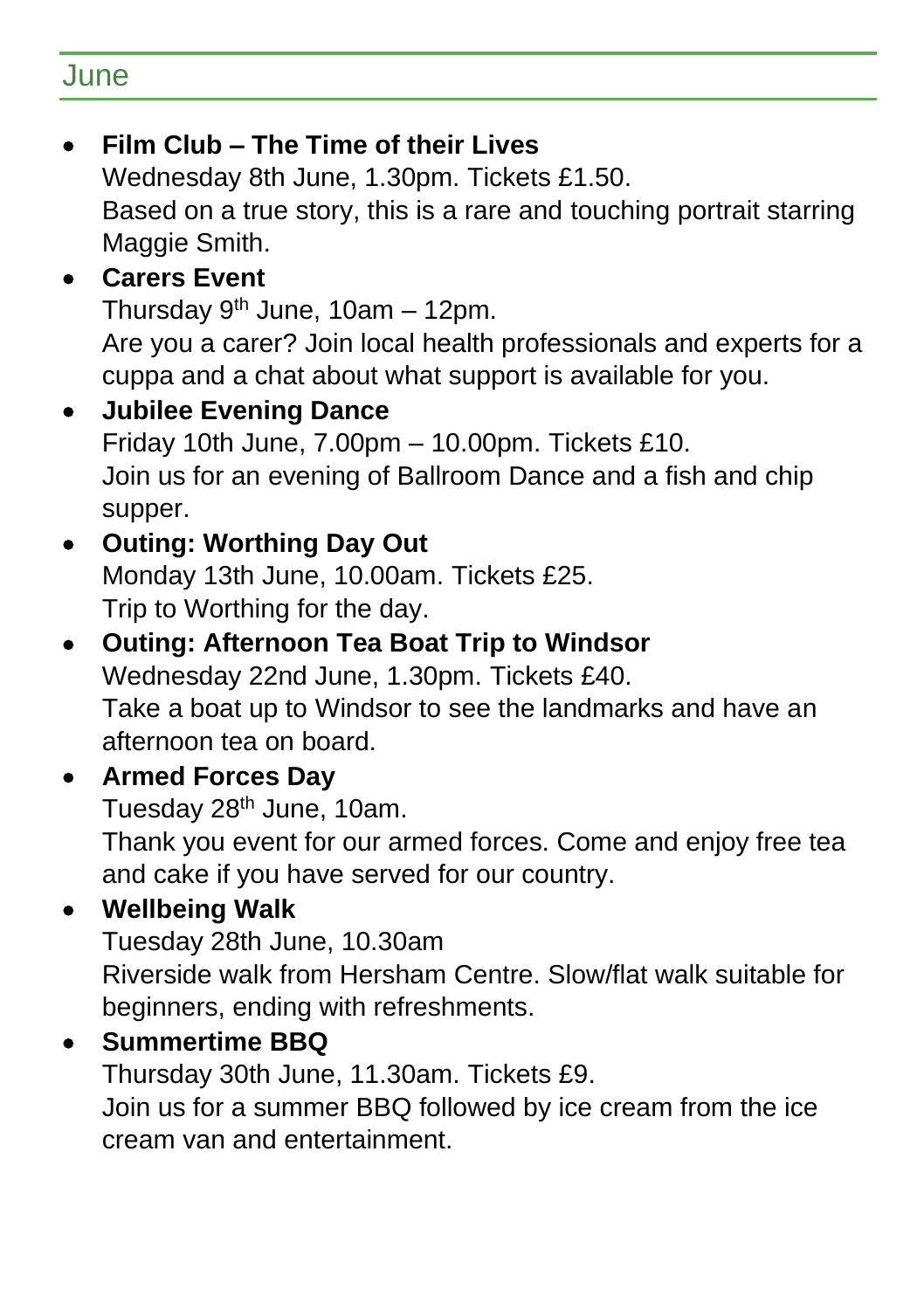## **July**

#### • **Jazz Afternoon**

Wednesday 6 July, 1pm. Tickets £1.50 including refreshments. Join us for an afternoon of Jazz by the fantastic U3A Jazz Band. Why not join us beforehand for a 3 course lunch at £5.40.

#### • **Talk from Hersham PSCO Officer** Friday 8 July, 11am. Our local PSCO officer will be coming in to talk about local scams to watch out for and to connect with local residents.

#### • **Outing: Pub Lunch to Ripley** Monday 11th July, 11am. Tickets £10. Join us for an outing to explore the surrey countryside and enjoy a pub lunch.

#### • **Film Club – The Lady in the Van** Wednesday 13 July, 1.30pm. Tickets £1.50. Based on a true story, this is a rare and touching portrait starring Maggie Smith.

## • **Hersham Centre Annual General Meeting** Friday 15 July, 11.30am.

Join us for our AGM run by the Hersham Centre Committee. An opportunity to ask any questions or offer feedback.

## **August**

### • **Compassionate Hands**

Friday 12<sup>th</sup> August, 11.00am. Join us for a complementary gentle hand massage with aromatherapy or unscented oils/creams.

## • **Film Club – Dog (Channing Tatum Film)**

Wednesday 10 August 1.30pm. Tickets £1.50. Comedy in which two former army rangers are paired against their will on the road trip of a lifetime.

#### • **Buffet Lunch**

Wednesday 31st August, 11.30am. Tickets £9. Join us for an unlimited buffet lunch with entertainment.